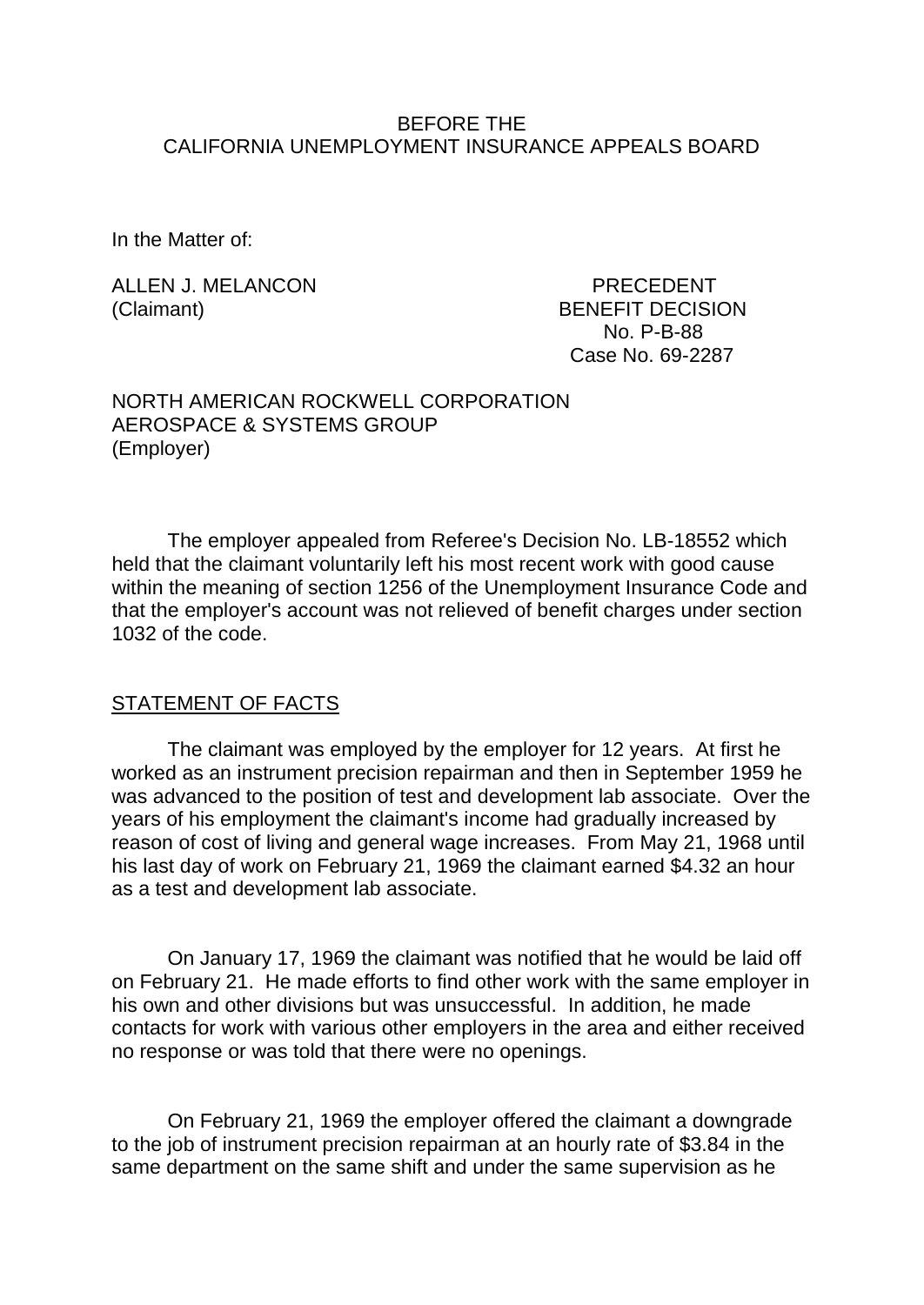had worked as a test and development lab associate. The claimant would have suffered no loss of skills, although there would have been a slight change in duties. He had last worked as an instrument precision repairman in February of 1959. He had last worked for a wage as low as \$3.84 an hour on October 2, 1966, at which time he was given a general increase from \$3.82 to \$3.91 an hour.

The claimant refused the downgrade because, as his pay had increased over the years, his living standards had gone up and he felt he could not afford to take a cut in wages which was almost 50 cents an hour. The claimant found work as a department store salesman during the latter part of April 1969, for which he was paid on a commission basis with a draw against commissions of \$90 a week. The claimant testified he took this work because he could find nothing else and could not go on without any money coming in.

When the claimant had held the position of an instrument precision repairman, it had not been covered by the collective bargaining agreement between the employer and the union representing hourly employees. At the time the claimant refused transfer back to that work the position had been brought under the provisions of the collective bargaining agreement. The claimant's former position of test and development lab associate remained unaffected by the collective bargaining agreement. The claimant would not have lost any rights to be recalled as a test and development lab associate. As an instrument precision repairman he would not have been entitled to 12 years' seniority under the collective bargaining agreement. His seniority to apply for new work would have begun to be counted only from the time he joined the union. The claimant testified that being required to be a union member played no part in his decision and that his main reason for preferring to be laid off was that "he could not afford a downgrade because my standards of living had increased over the years."

# REASONS FOR DECISION

Section 1256 of the Unemployment Insurance Code provides that an individual is disqualified for benefits and sections 1030 and 1032 of the code provide that an employer's reserve account may be relieved of benefit charges if the individual left his most recent work voluntarily and without good cause.

A claimant who has elected to give up employment rather than accept a reclassification or transfer to another position with the same employer must be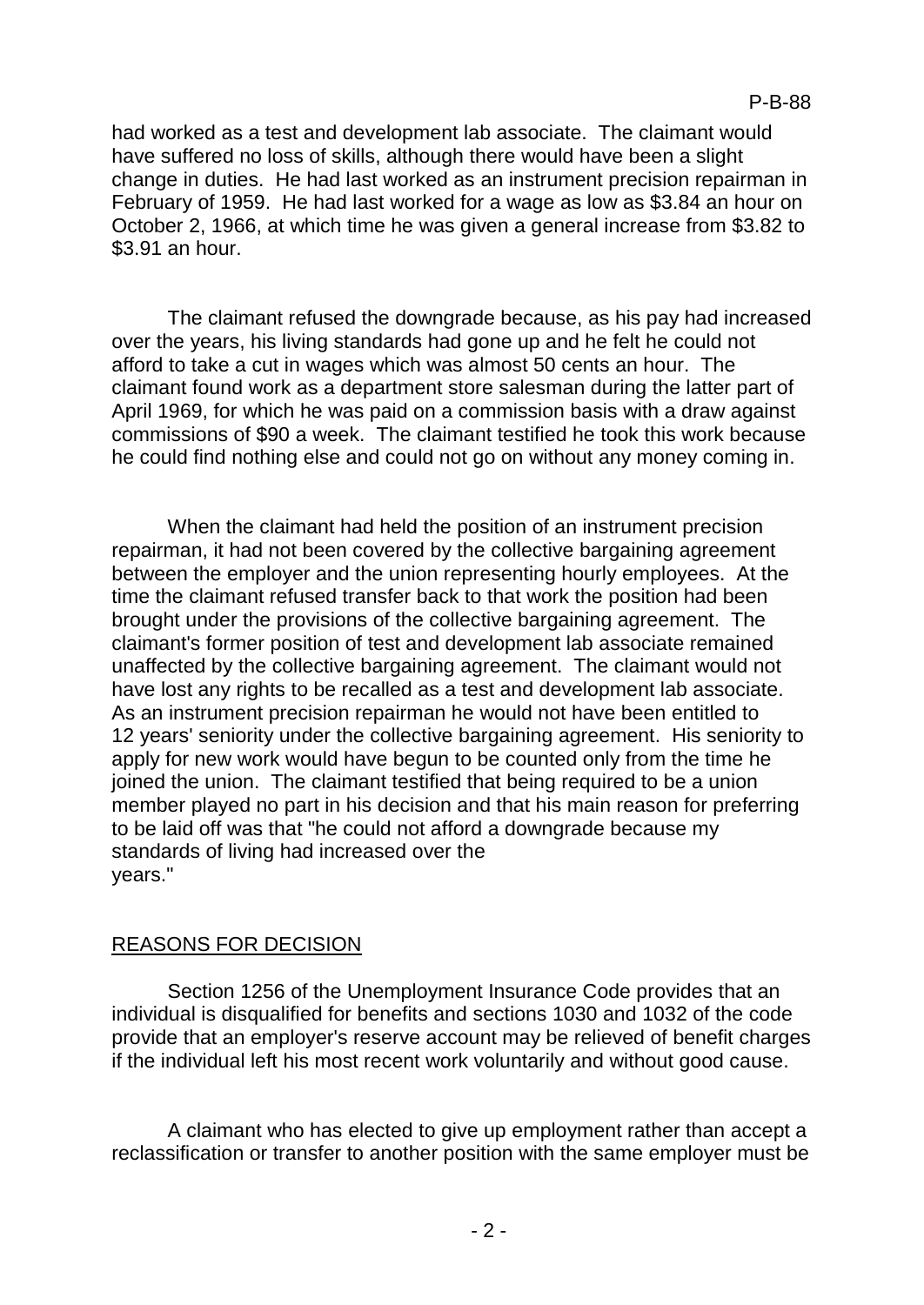deemed to have voluntarily left his work rather than to have refused an offer of new work. Since the claimant herein rejected an offer of transfer to a lower classification, the matter becomes one of a voluntary leaving and the issue of good cause is before us.

We held in Appeals Board Decision No. P-B-27 that there is good cause for the voluntary leaving of work where the facts disclose a real, substantial and compelling reason of such nature as would cause a reasonable person genuinely desirous of retaining employment to take similar action.

Good cause for leaving work must necessarily be judged as of the time of leaving.

In Benefit Decision No. 6633 the claimant was aware at the time of the layoff that another aircraft manufacturer was hiring men with the claimant's experience. A fellow employee of the claimant, who was laid off by the same employer shortly before the claimant, had been employed by the other employer at an increased rate of pay. The claimant had applied for work with the other employer and it could reasonably be anticipated that he could obtain work with that employer.

In Benefit Decision No. 6639, prior to the layoff, the claimant had applied for work with another aircraft manufacturer. His application was being considered and there were substantial prospects that he would obtain work with the second employer at a rate of pay comparable to the rate he was receiving from his present employer.

In Benefit Decision No. 6640 the claimant, a lathe machinist, had a high degree of skill which he would have had to abandon in order to accept the employer's proffered transfer to work as an operator. He had a reasonable basis for believing that he would soon obtain work at his highest scale, since lathe machinists were in demand. As a machinist he was not restricted to work at aircraft companies.

In each of the above decisions we held that the claimant therein had good cause to leave his work. Each decision pointed out, however, that the extent of the reduction in pay was only one factor in determining whether or not the claimants therein left work with good cause when they elected to give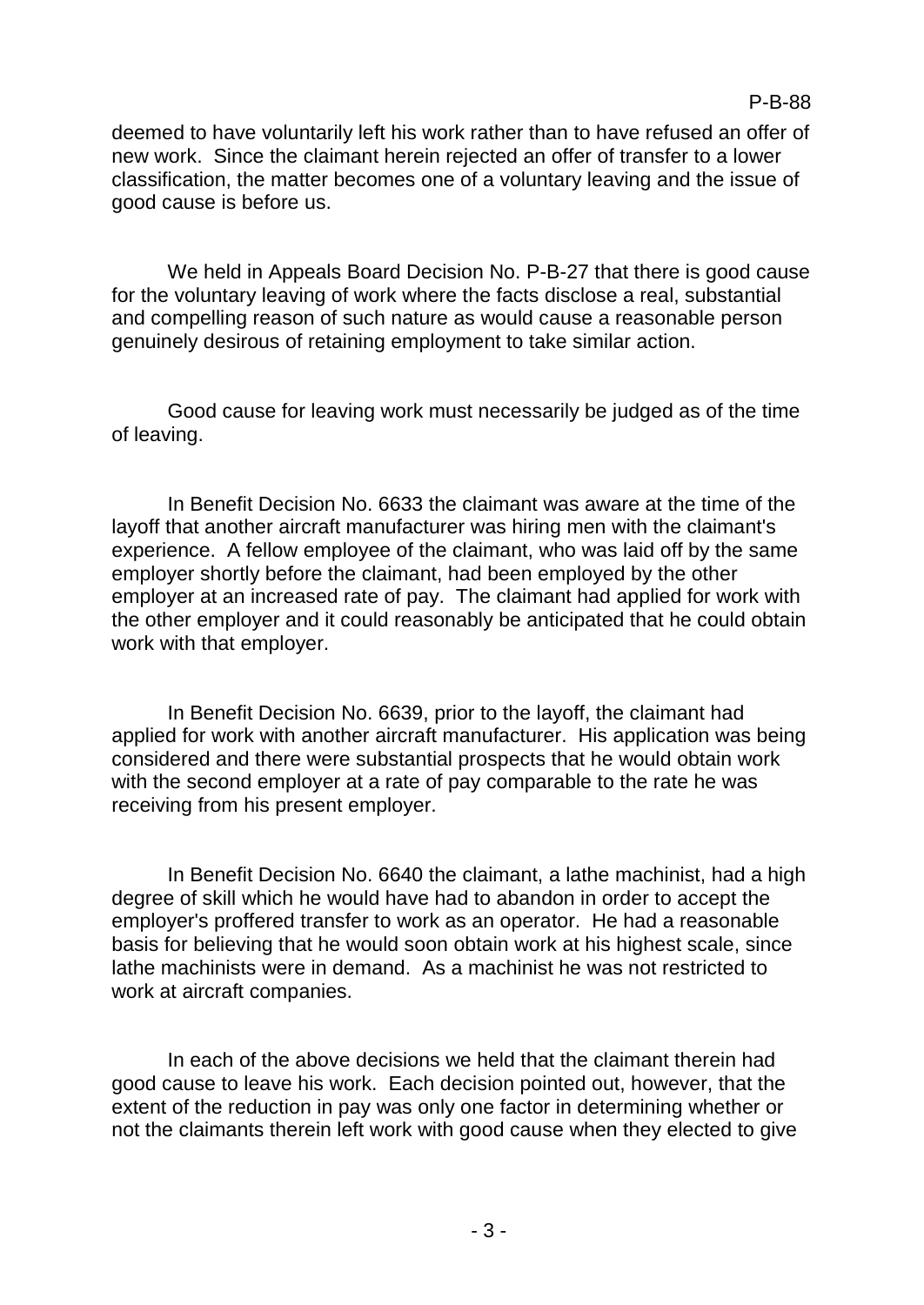up employment rather than accept transfers to another position with the same employer. The factors other than wage reduction appearing in these cases and which bear upon the decisions are:

- 1. The claimant's prospects for securing other work at a wage commensurate with his prior earnings;
- 2. Whether the claimant was aware of the labor market as it affected him;
- 3. The comparative skills required.

Among the other factors we have also considered are:

- 1. Substantial prospects of other employment based upon objective facts known at the time of election;
- 2. The distance and cost of commuting;
- 3. Loss of seniority and recall rights;
- 4. Opportunities for advancement in the lower classification.

A review of our decisions makes it apparent that no justification exists for any presumed rule of thumb that a reduction in wages of ten percent is not good cause for leaving work but anything over ten percent is good cause without reference to the other factors presented in the particular case. We have stated time and again that there can be no mechanical rule for determining whether good cause exists for leaving work. The leaving must be measured by the reasonableness of the separation in the light of all the circumstances existing at the time the claimant is offered a downgrade in lieu of layoff.

In the instant case, before deciding to accept the layoff instead of a transfer to work as an instrument precision repairman, the claimant informed himself of his prospects to secure other work at a wage commensurate with his prior earnings and knew such prospects were not good. The offered work as a repairman did not deprive the claimant of any skills needed to function as a test and development lab associate. The claimant would have retained all rights to be recalled as such associate and had no seniority rights under the collective bargaining agreement to lose. His decision to take the layoff was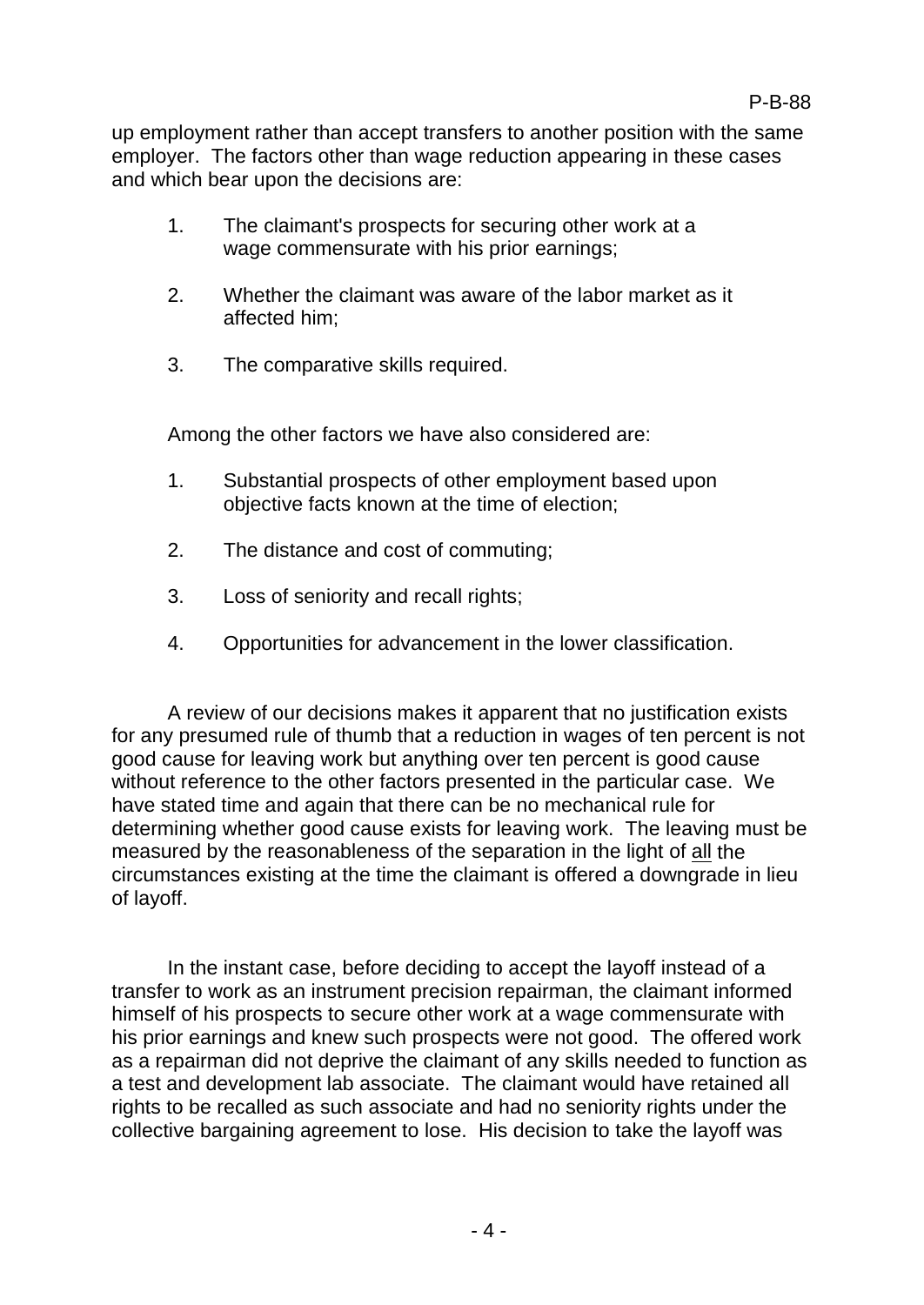based solely on a wage reduction of approximately 11.2 percent at a time when he was fully aware he had no prospects of other work. Under the circumstances of this case we find that the reduction in pay did not constitute a compelling reason for leaving work when all the other factors existing at that time favored continued employment as the best alternative. Accordingly, we hold that the claimant left his most recent work voluntarily without good cause. DECISION

The decision of the referee is reversed. The claimant is disqualified for benefits under section 1256 of the code. The employer's reserve account is not subject to benefit charges under section 1032 of the code.

Sacramento, California, December 3, 1970

# CALIFORNIA UNEMPLOYMENT INSURANCE APPEALS BOARD

## ROBERT W. SIGG, Chairman

## CLAUDE MINARD

## JOHN B. WEISS

CONCURRING - Written Opinion Attached

### LOWELL NELSON

# DON BLEWETT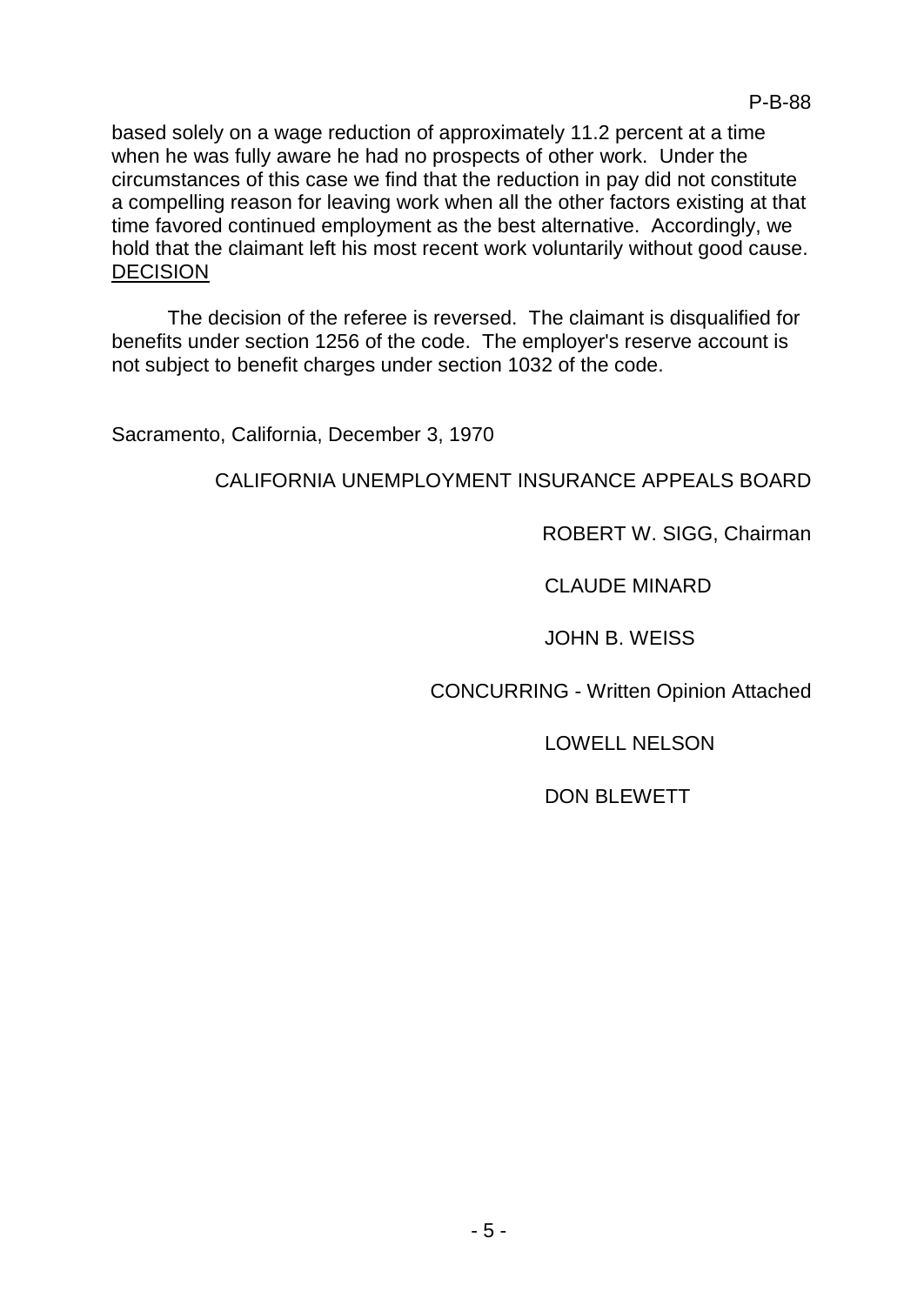#### CONCURRING OPINION

We subscribe to the conclusion arrived at in this decision. We also agree that in deciding whether a claimant had good cause to leave work rather than to accept a downgrade in lieu of layoff no mechanical rule may be developed to be applied in each and every case. All of the circumstances existing at the time the claimant makes his decision to leave work, as well as the factors which the claimant took into consideration in arriving at his decision, must be considered.

In our opinion the chief circumstance or factor which must be evaluated in deciding whether good cause exists for the claimant's leaving work is the reduction in wage attended upon the downgrade. We say this because we believe that the main consideration the average man has for working is to derive from his services an income; and, if an income or wage is significantly reduced because of a transfer, then, in our opinion, good cause would exist for leaving work.

We are not at this point prepared to define what we mean by a significant reduction in wage. As has been said time and again, each case must be decided on the particular facts of the case. It is conceivable, in our opinion, that a significant reduction in wage might, combined with other factors, be equal to five percent. It is likewise conceivable that a reduction in wage of 15 percent would, combined with other factors, be insignificant. What we are saying is that in addition to the seven factors listed in this decision, we must consider the factor of wages and accord this factor greater weight than the others.

In evaluating the amount of reduction in wages which a claimant might suffer if he accepted a downgrade, we should not only look at the immediate reduction, but we should also consider whether or not the claimant has, over a significant period of time immediately preceding the last offer of downgrade, suffered successive reductions in wages. If so, we believe that the total amount of wage reduction the claimant has suffered should be considered.

Finally, it should be pointed out that in ascertaining the condition of the labor market, the Department of Human Resources Development has seen fit to designate certain of its professional employees to work on a full-time basis at this activity. How can we expect the average claimant for unemployment